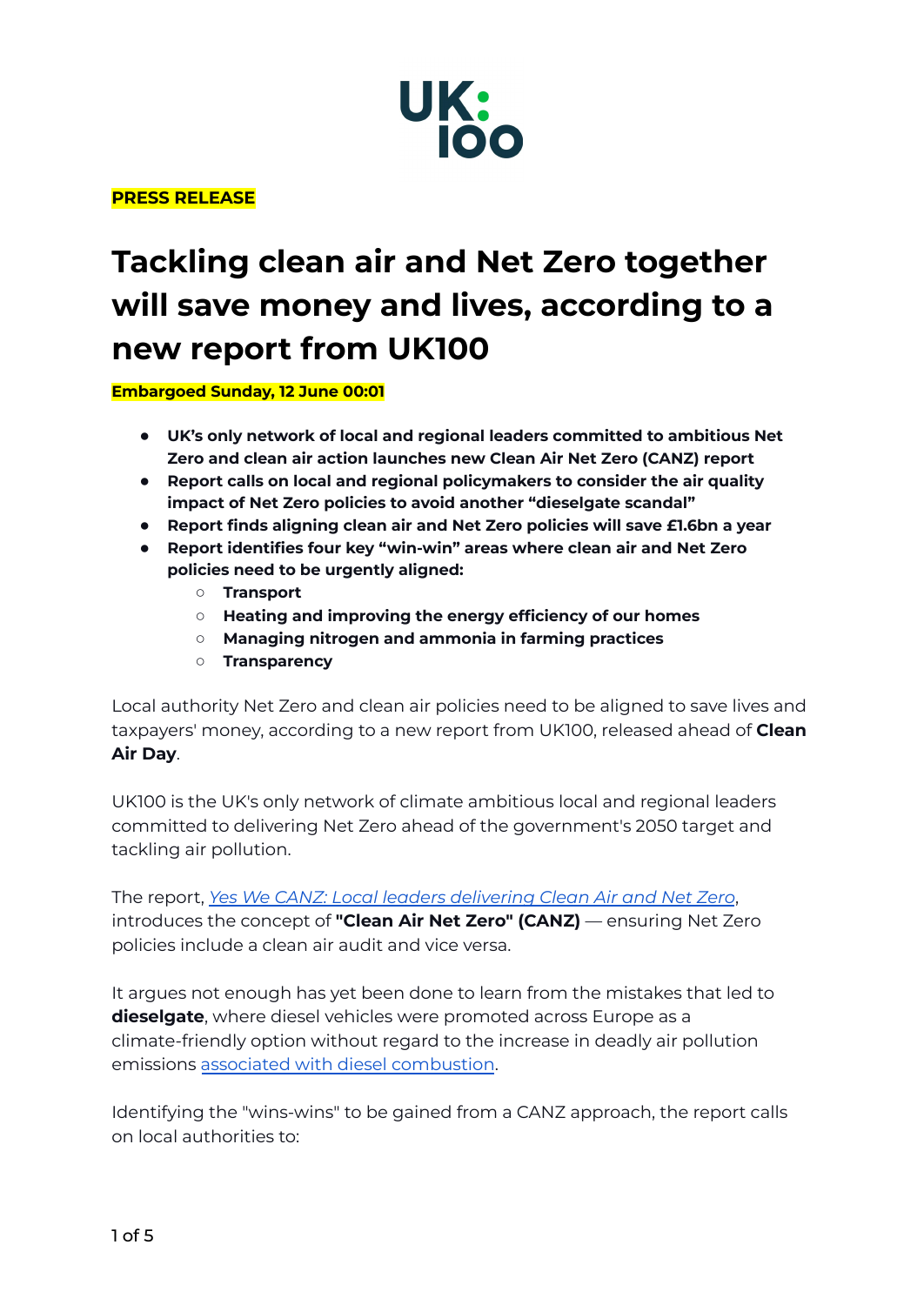

- **● Support a transport shift away from private car reliance**
- **● Make homes warmer through insulation and energy efficiency measures while switching to fossil-fuel-free heating systems**
- **● Work with the agricultural industry to support less intensive farming and reduce the level of ammonia emissions**
- **● Empower local communities to make informed choices with more data transparency and access**

The report comes one month before UK100 plans to co-host a clean air and Net Zero local and regional leaders summit in Leeds with **Tracy Brabin**. The Mayor of West Yorkshire also acts as the UK100 Co-president.

Together, UK100 and Tracy Brabin will convene a conference of local and regional leaders and mayors from up and down the country to accelerate local clean air and Net Zero progress and turn declarations into delivery. The **Local Net Zero Delivery Summit 2022: From Declaration to Delivery** will take place at NEXUS in Leeds on July 14.

Like the "CANZ" report, the summit aims to demonstrate that jointly accelerating action on Net Zero and clean air will save lives and money.

In fact, action to bring air pollution levels in line with World Health Organisation targets would **boost local and regional economies by £1.6bn a year** while **saving children from 388,000 days of asthma symptoms** and **reducing cases of coronary heart disease by over 3,000 every year** 1 .

At the same time, however, the report highlights a handful of policy areas where a careful balance between the clean air and Net Zero agendas is necessary.

The challenges outlined in the report include:

- **● Balancing the carbon emission reductions linked to "low carbon" heating fuels, like biomass and hydrogen, with the negative impacts on local air quality**
- **● Learning the lessons of dieselgate and carefully considering which vehicles are most beneficial overall as the UK transitions away from petrol and diesel-only vehicles**
- **● Understanding the unintended consequences of poorly designed tree planting and green infrastructure policies**

<sup>&</sup>lt;sup>1</sup> According to UK100's CANZ report and research from Imperial College [London's](https://www.imperial.ac.uk/news/234354/who-quality-safety-targets-achievable-across/) [Environmental](https://www.imperial.ac.uk/news/234354/who-quality-safety-targets-achievable-across/) Research Group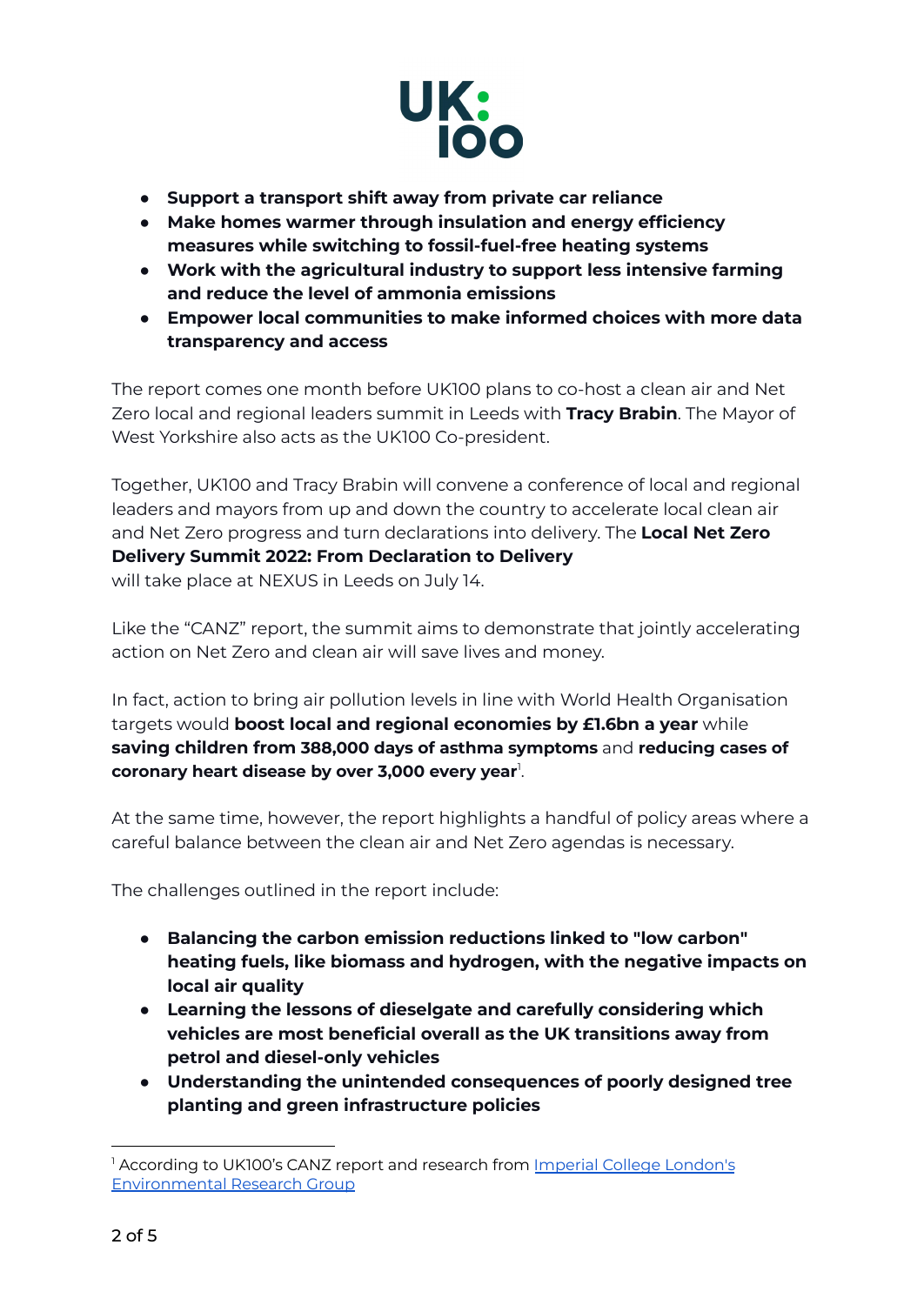

**● Considering the trade-off associated with air-tight energy efficiency schemes and the ventilation needs to improve indoor air quality**

Welcoming the findings, **Polly Billington, Chief Executive of UK100**, says:

*"While it might feel like the scandal is firmly in our rearview mirrors, one of the most important lessons of "dieselgate" was that we cannot and must not divorce clean air and climate policies. Our new report demonstrates that acting on these issues together is easier than some might think."*

*"With local authorities the best placed to deliver effective climate and clean air action, our report finds Clean Air Net Zero (CANZ) presents a series of win-win opportunities to support local and regional leaders to align the two agendas. From public transport to clean heating; from energy efficiency to farming, clean air and Net Zero goals are inexorably linked."*

*"Aligning clean air and climate policies will save lives and money while accelerating Net Zero progress. And that's why we're calling on the government to give local authorities the support they need to avoid past mistakes and deliver cleaner air, warmer homes and a more secure future for their communities."*

The report includes a series of case studies from local authorities up and down the country leading the way in aligning clean air and Net Zero, including; **Birmingham City Council**'s Clean Air Zone, The **London Borough of Camden**'s adoption of the WHO air quality target, **Gloucestershire County Council**'s GREAT farming project, **Sheffield City Council**'s air quality data project, **Leeds City Council**'s Clean Air Zone planning, **The City of Edinburgh Council**'s new Low Emissions Zone, **Lancaster City Council**'s solar-powered leisure centre, **South Tyneside Council**'s air quality planning requirements, **Cornwall Council**'s adoption of doughnut economics, and the **Greater London Assembly**'s implementation of building regulations to promote energy efficiency.

### **ENDS**

**More information:** Liam Ward, UK100, [liam.ward@uk100.org](mailto:liam.ward@uk100.org) +44 (0)7456 554103

### **About UK100**

UK100 is a network of the most ambitious local leaders working towards Net Zero as soon as possible but no later than 2045. We help them collaborate to take decisive action in their communities.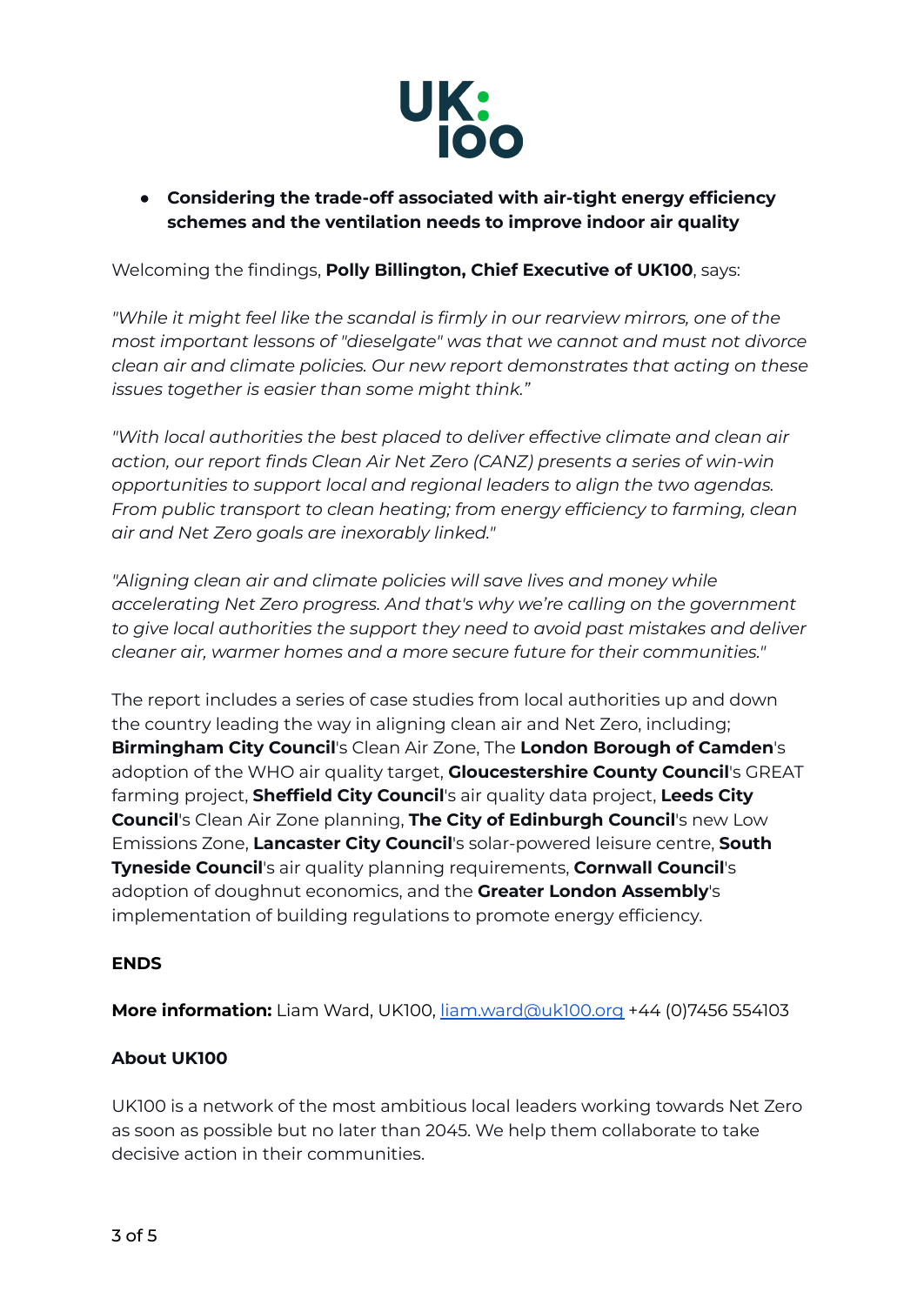

Our members represent more than 37 million people in towns, cities and counties across the UK.

We facilitate knowledge-sharing between members, partnership-building and leadership mentoring. And support them to harness their collective power to affect vital national change.

Warm homes, affordable energy, clean air, and healthy landscapes make thriving communities.

And UK100 members have pledged to deliver a Net Zero future that delivers for people and planet.

[UK100.org](http://www.uk100.org)